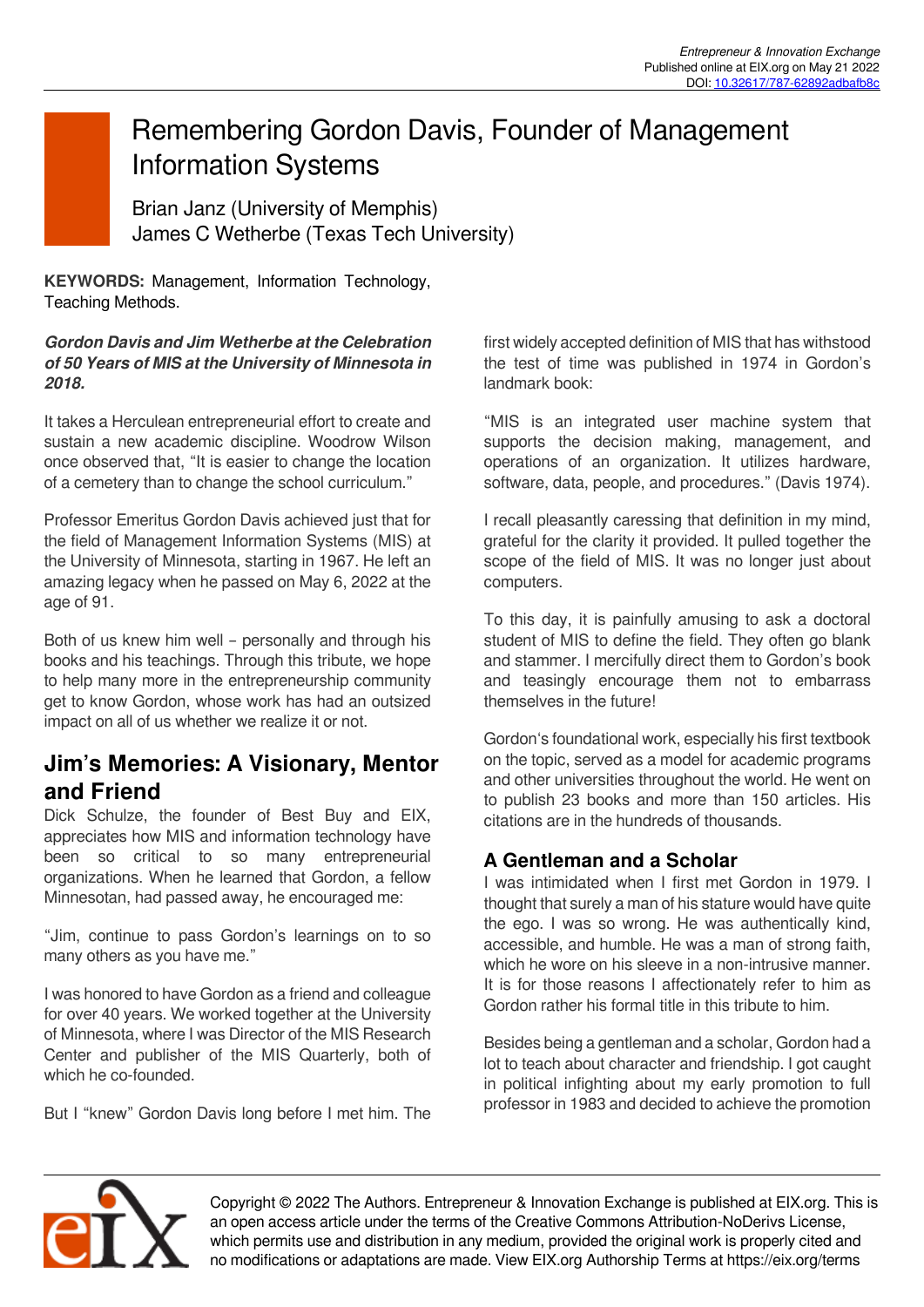#### *(Janz & Wetherbe, 2022)* Page 2

by leaving the University of Minnesota. Gordon reassured me that he would intervene and make it right. He said if he couldn't, I could pick another university and we would both go there together! Fortunately, he did solve the problem with the finesse for which he was well known. I remain overwhelmed by that generous gesture of loyalty to this day.

## **Mentor to Many**

The University of Minnesota MIS program has produced over 200 PhD's (affectionately referred to as the Minnesota mafia), over half of them supervised by Gordon. To provide deeper insight into the quality of impact Gordon had on the field, I asked Brian Janz, a former doctoral student and now a professor and editor at EIX, to share what it was like to be a doctoral student under Gordon's oversight and guidance.

# **Brian's Memories: The Honor of Being a Student of a Legend**

Many in the EIX community don't realize we lost a unique entrepreneur recently. I say "unique" because most people wouldn't consider Dr. Gordon Davis -- a highly regarded career scholar -- as an entrepreneur. I was a doctoral student of Gordon's, and he was also my dissertation co-advisor. My co-author and EIX cofounder Jim Wetherbe was my other co-advisor. (I am a lucky guy.)

Gordon's recent passing caused me to reflect on what a kind, accomplished, and impressive person he was. It occurred to me that he embodied many key characteristics we often find in successful entrepreneurs.

First, a little background: Gordon was the thought leader of a small group of pioneering academics that created the field of Management Information Systems (MIS), and the world's first academic program in that field, in 1967 at the University of Minnesota. He had the entrepreneurial vision to see the need for a new-to-theworld discipline that brought together the technical, social, and behavioral aspects of the nascent computer industry. MIS represented an innovation that has forever changed how we think about, develop, deliver, and manage information technology resources.

### **Linking Research and Practice**

In addition to vision, Gordon possessed the entrepreneurial knack for finding the "win-win" in his efforts. With regard to MIS, Gordon was always able to walk the fine line between what would "sell" in academia (i.e., get published), while at the same time would be relevant enough to "sell" to practitioners — the ultimate customers of applied scholarly research.

Like all good entrepreneurs, Gordon was blessed with living in a constant state of almost child-like curiosity. Every conversation with Gordon was filled with "Why's?," "What if's?," and "So what's?" This curiosity served him well as an active university scholar for more than 60 years.

Similarly, Gordon was able to appreciate both the big picture and the small details. While he is widely considered one of the godfathers of developing IT systems, a huge sub-field of MIS, I fondly remember sitting in his office discussing whether we should call it "system development" or "systems development." (Note: For my dissertation at least, we opted for "systems development.")

### **Service to Others**

Finally, all great entrepreneurs must have a level of optimism  $-$  a "can do," "never give up" attitude  $$ about the world and their work's impact on it. Here, Gordon made an impact few people realize: He instilled that attitude in doctoral students attempting their Ph.D. dissertations. This is the biggest product doctoral candidates must develop, and it needs to be original in its contribution. It is often the one requirement that keeps wannabe Ph.D.'s as "ABD's" (all but dissertation). Gordon saw how the magnitude of this "big paper" often spelled defeat for his students, so he developed a roadmap to ensure dissertation success. Armed with this roadmap, almost all of Gordon's doctoral students moved from "wannabe Ph.D." to the real deal. He eventually published a small monograph outlining his roadmap, "Writing the Doctoral Dissertation," that has helped tens of thousands of students to achieve this milestone and their dreams.

So, these are a few key attributes most successful entrepreneurs possess, and Gordon Davis was no different in this respect. I will close by adding that while Gordon was one of the most famous academics I've known, he was also one of the kindest and most humble people I've known. While entrepreneurs don't have to be kind and humble, it's certainly nice when they are.

## **References**